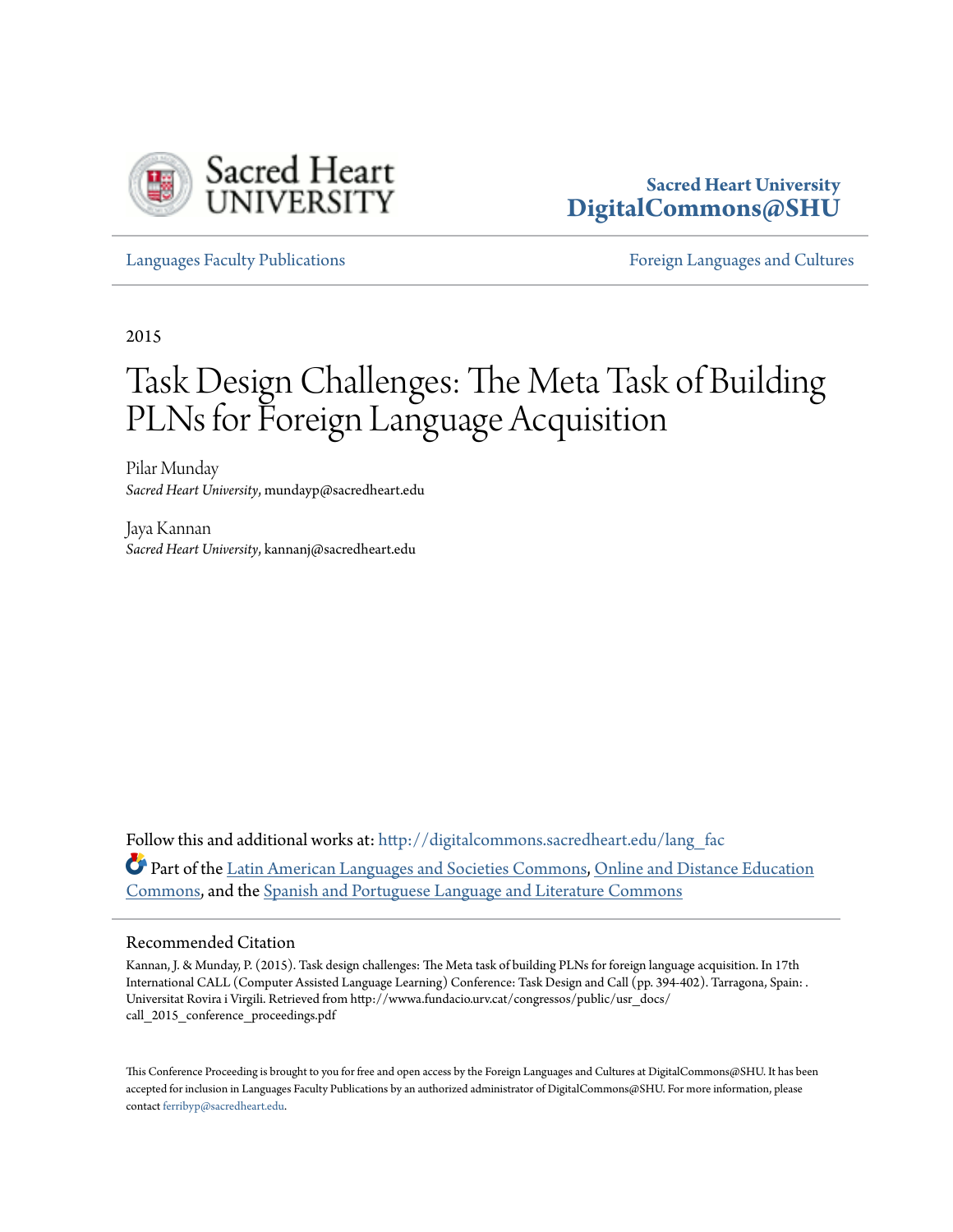# **Pilar Munday & Jaya Kannan**

Sacred Heart University, Fairfield, United States

mundayp@sacredheart.ed - kannanj@sacredheart.edu

#### **Task design challenges: the meta task of building PLNs for foreign language acquisition**

# **Bio data**

**Pilar Munday** is an Associate Professor of Spanish at Sacred Heart University. She received a BA in English Philology from the Universidad de Granada (Spain) and a Ph.D. in Theoretical Linguistics from New York University. Her teaching covers all aspects and levels of the Spanish Language, including Spanish Phonetics, Linguistics and Culture. Her research includes uses of technology in modern foreign language instruction.

**Jaya Kannan** is the Director of Digital Learning at Sacred Heart University. She has a PhD in Computer Assisted Language Learning and more than 15 years of international teaching and research experience in the higher education setting. Her recent research interests involve the study of self-directed learning and the role of affect in the digital learning environment.

# **Current research**

Our latest collaborative research has primarily focused on studying challenges for digital pedagogy in promoting active learning and learner autonomy. These action research projects have been anchored in foreign language contexts in higher education settings. Here is a summary of two projects from 2014-2015:

1) With the goal of enhancing teaching practices in foreign language classrooms, the research project analyzed the use of student created videos to promote active learning. Using a case study of concrete tasks integrating student created videos in strengthening Spanish Language Acquisition (SLA), we were able to a)identify key characteristics of active learning, b)present the challenges involved for pedagogical design in integrating student created videos and c)describe the shift in the learner's role from passive receiver to co-creator and contributor.

(2) This project identified key issues in achieving learner autonomy by studying how to integrate cloud technology tools such as Google+ communities and Instagram into an undergraduate online Spanish course. In studying the complexity of a networked learning environment, we researched the following factors: high variability among learners, design of learning spaces, digital discourse for community building, and the role of the teacher in facilitating learning using cloud technology tools.

### **Task-based language learning and teaching**

Taking up the test case of a Spanish undergraduate course that used a Task Based Learning approach within a digital environment, we will explore the following challenges for digital pedagogy: 1) How do we decide on task types? 2) How do we shape the tasks? 3) How do we monitor and evaluate these tasks?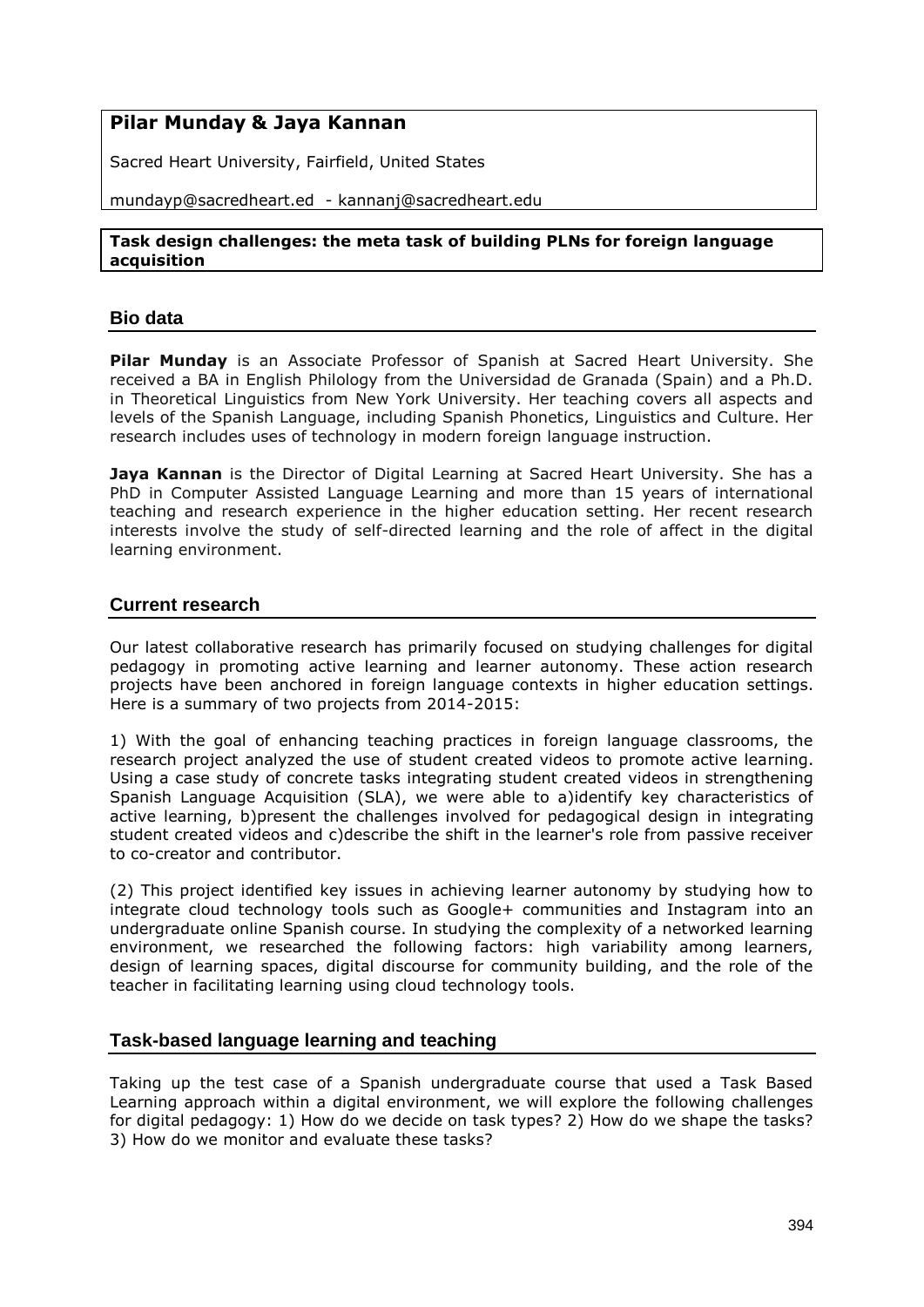For an online Spanish Course, *Advanced Grammar and Culture through Social Media,* this "meta" task was designed: For their final project, students had to present a Personal Learning Network (PLN) they had developed to augment their knowledge of the culture and language of the Spanish speaking world. Although most students in the course successfully completed the task of arriving at a PLN, students faced challenges in building the steps involved because of the non-linear and unique path in each student's process of creating a PLN. How to give equal importance to the individualized process and the creation of a concrete product? This was our major challenge when applying a task based learning approach.

To explore concrete strategies to address the question about effective design of task types, we applied the model described by Samuda and Bygate (2008) "A task is a holistic activity which engages language use in order to achieve some non-linguistic outcome while meeting a linguistic challenge, with the overall aim of promoting language learning, through process or product or both" (p. 69). During the course of the semester, students were made aware of different "nodes" that they could add to the PLN, such as different social networks, MOOCS in Spanish, websites with communities of learners, etc. At the same time, they were also reviewing advanced grammar topics in Spanish by doing focus-on-form type exercises.

In shaping the task and guiding the students through the developmental process, the Need Analysis pattern for technology mediated TBLL described in Gonzalez-Lloret & Ortega (2014) was highly relevant. According to the Gonzalez-Lloret & Ortega model, language tasks and technology tasks are of the same importance. When this learning principle was integrated within our task design, students shaped the creation of the PLN by 1) learning to select the suitable technology features within Google Plus and Instagram to gradually develop their PLN and 2) overcoming the hurdles for access and 3) harnessing them effectively for strengthening Spanish language learning.

An in-depth investigation of the interactional patterns within the meta task showed that the digital discourse of students with their peers, with the instructor, and with external agencies showed very high variability. Poor feedback loops and lack of cooperative learning emerged as key issues.

In our presentation we will examine these three pedagogical questions cited above through the lens of data from student learning. Examples from student PLNs will highlight the finding that merely setting up a task and creating an online shared space may not be enough to ensure real language acquisition. Specific strategies will be presented from this test case to enhance motivation and participation when designing meta tasks.

### **Short paper**

### **Introduction**

Students in a Spanish undergraduate course were assigned the task of developing a Personal Learning Network (PLN), with the goal of strengthening language learning by linking several tasks to build a meta-task. Integrating a PLN can be an effective taskbased approach because PLNs provide an optimal learning model for language learning by connecting learners with peers, the instructor, and open education resources. Connected networks are essential for language learning. The manner in which the instructor designs, implements, and allows for self-regulation through the process of developing the PLN affects student learning. When this meta-task positions the student in the dual roles of creator and contributor to a PLN, it is the learner who drives the learning process to meet his/her goal.

In this paper, we will take up the test case of a Spanish undergraduate course that used a Task Based Learning (TBL) approach within a digital environment, and will explore the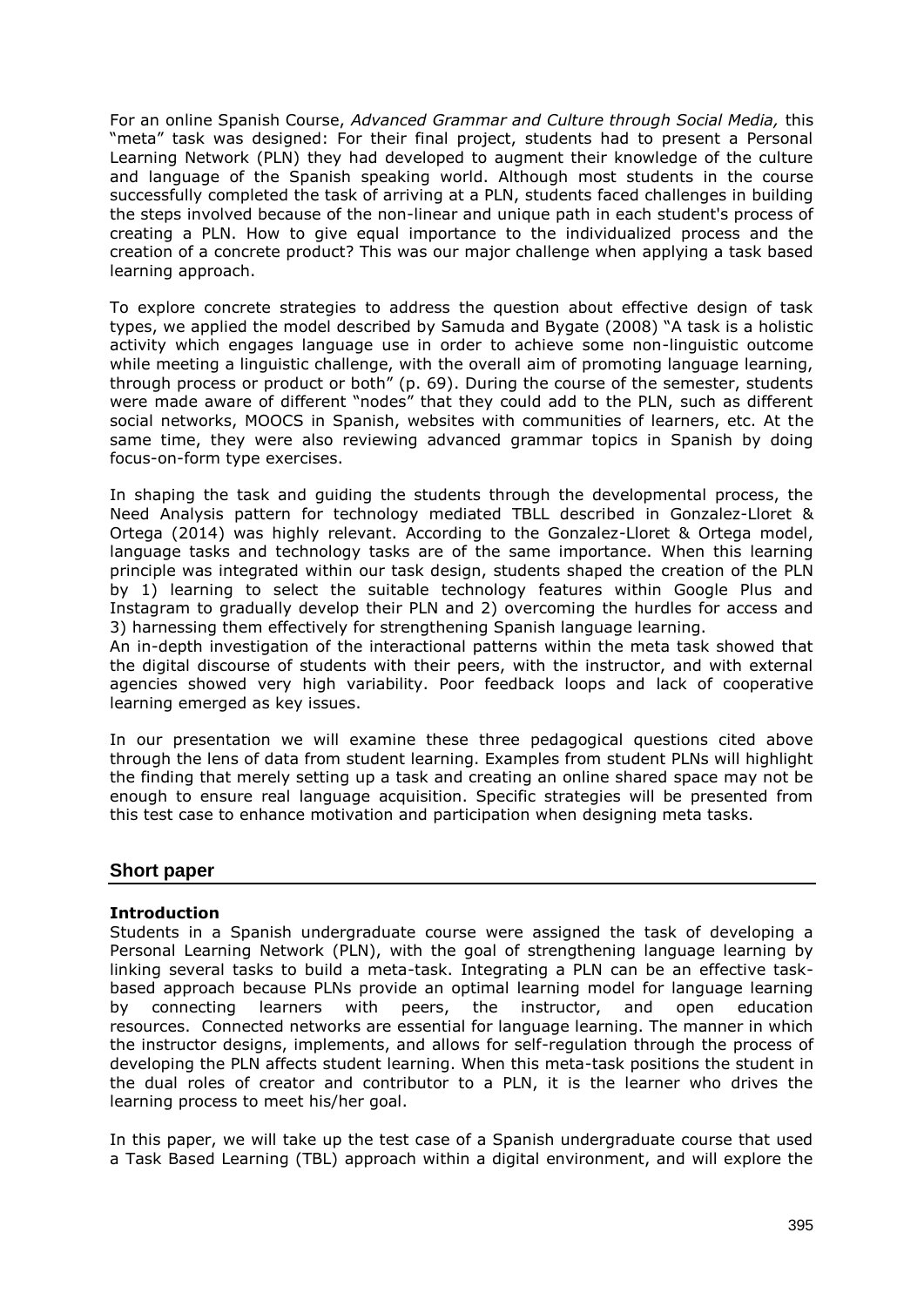following challenges for digital pedagogy: 1) How do we decide on task types? 2) How do we shape the tasks? 3) How do we monitor and evaluate these tasks?

#### **Teaching Scenario for Task Based Learning**

In an online Spanish Course, *Advanced Grammar and Culture through Social Media,* the instructor designed the following "meta" task: as their final project, students had to present a Personal Learning Network (PLN) that they had developed to augment their knowledge of the culture and language of the Spanish speaking world. Although most students in the course successfully completed the task of arriving at a PLN, students faced challenges at various points because of the non-linear and unique path in each student's process of creating a PLN. Thus our major challenge when applying a task based learning approach was the question of how to give equal importance to the individualized process and the creation of a concrete product.

Understanding this final project requires a review of the course itself. The syllabus for this advanced Spanish course can be viewed at https://tackk.com/SP299OLF14. The course had three main objectives: (1) to achieve a higher level of proficiency in Spanish by reviewing advanced grammar topics, which were practiced via social media; (2) to be able to reflect on both the advanced grammar as well as the social and cultural aspects learned throughout the course in a personal, public blog where students commented on each other's posts; and (3) to identify some key concepts related to digital citizenship, such as digital footprint, content curation, privacy and ethics and develop their own personal learning network to be used to augment their knowledge of the culture and language of the Spanish speaking world.

Figure 1 shows the workflow of the course. The course had three main areas: (1) the advanced grammar review; (2) six modules about the concepts related to digital citizenship and lifelong learning; and (3) a group project for which students had to study different social media tools in relation to learning Spanish. For (1), we used an online advanced Spanish grammar book (http://www.bowdoin.edu/~eyepes/newgr/ats/) (Yepes, 2008), and students had to review some items of the grammar every week. Then they had to find appropriate examples of the studied grammar as used by native speakers in social media, and post these in our discussion board (we used Google Plus for this purpose). For (2), students had approximately two weeks to research the topics for each of the six modules, complete the assignments (which could range from investigating different social networks in Spanish speaking countries to Massive Online Learning Courses offered in Spanish, to give two examples), comment their findings on our Google Plus community, and finally write a reflection blog post in which they were supposed to also add some examples of the grammar studied. Students also had to read and comment on two of their peers' blogs. Finally, for the group project (3), students created presentations showing how to learn and practice Spanish using social media.

During the semester, the instructor conducted weekly Hangouts through Google Plus. Each student was required to participate in at least two of these. Because Hangouts are saved to YouTube, they were used mainly as a reference for students on how to perform the assigned projects or tasks.

As shown in Figure 1, all of these activities were supposed to help students embark on their final project, the creation of their own PLN.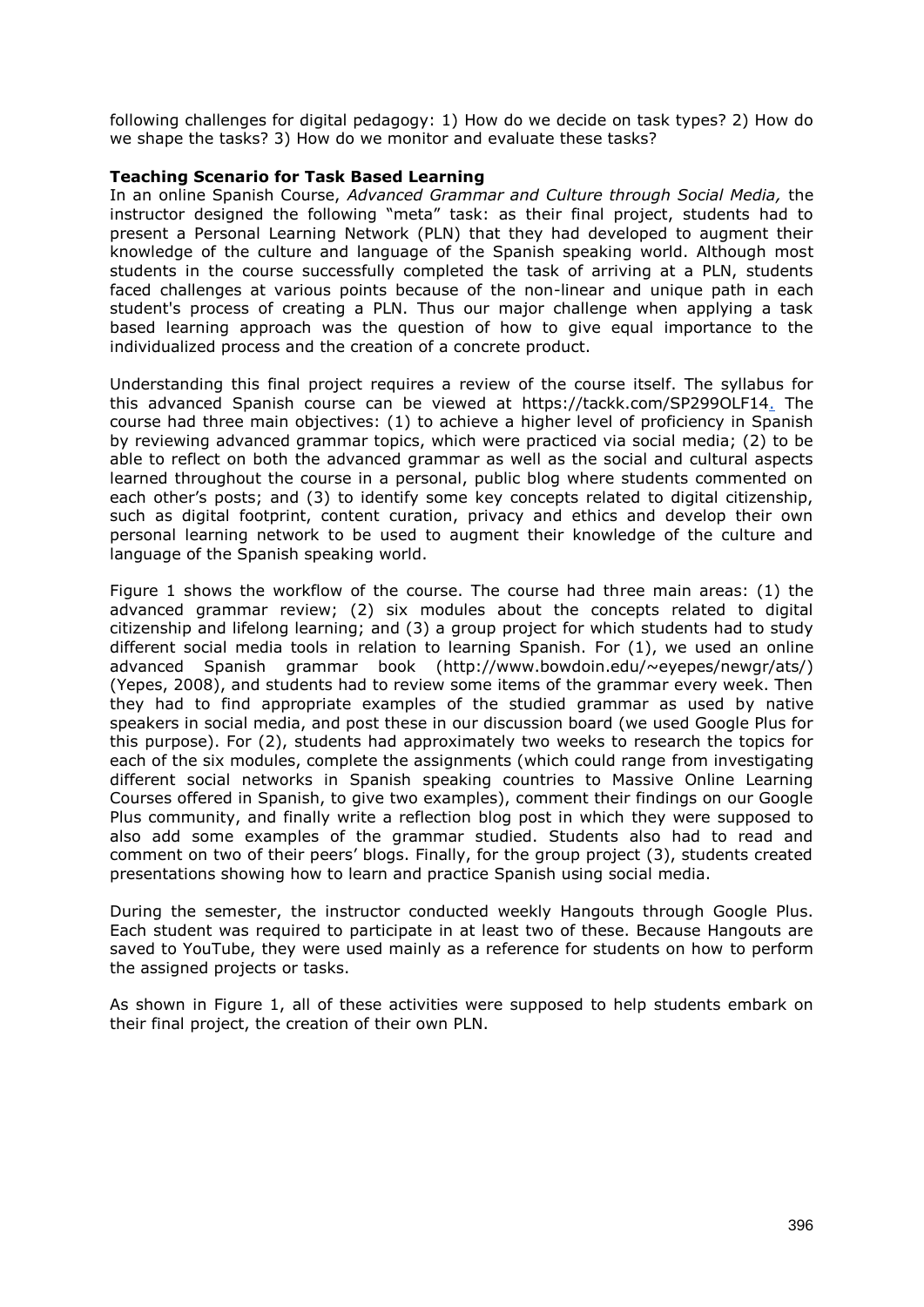

Figure 1: Workflow of class

### **How do we decide on task types?**

The above description of the teaching scenario clearly shows that the use of a PLN served as a meta-task, understood here in the way described by Worchel and Simpson, 1993, as a task that deals with other tasks. In this case, the meta-task included a complex combination of tasks that involved the process of exploring several social media tools through the vehicle of Spanish language learning. This process resulted in a concrete product wherein each student arrived at his or her own customized PLN. To address the high level of variability among the students in the course, the task was set up in such a way that each and every student was viewed as a unique learner driving his or her own individual path of learning. Therefore, this task provided a suitable learning ground for the students in the course to operate as connected learners as they went through the process of building the PLN, and yet enabled them to create a PLN product that was individualized. A balance between the student's role of connected knower and creator of an original PLN to meet one's own learning needs was well achieved.

In exploring concrete strategies to address the question of how to effectively design task types, we applied the model described by Samuda and Bygate (2008): "A task is a holistic activity which engages language use in order to achieve some non-linguistic outcome while meeting a linguistic challenge, with the overall aim of promoting language learning, through process or product or both" (p. 69). With this definition in mind, the instructor created the following task:

HOLISTIC ACTIVITY  $\rightarrow$  Creation of a Personal Learning Network or environment to foster the acquisition of Spanish. It is considered "holistic" because it is composed of parts or nodes which are understood as part of a whole system. For example, Twitter by itself is a social network, but in this case it can be a vehicle for language learning where students connect with native speakers, which can lead to further collaboration through other tools such as Skype or YouTube.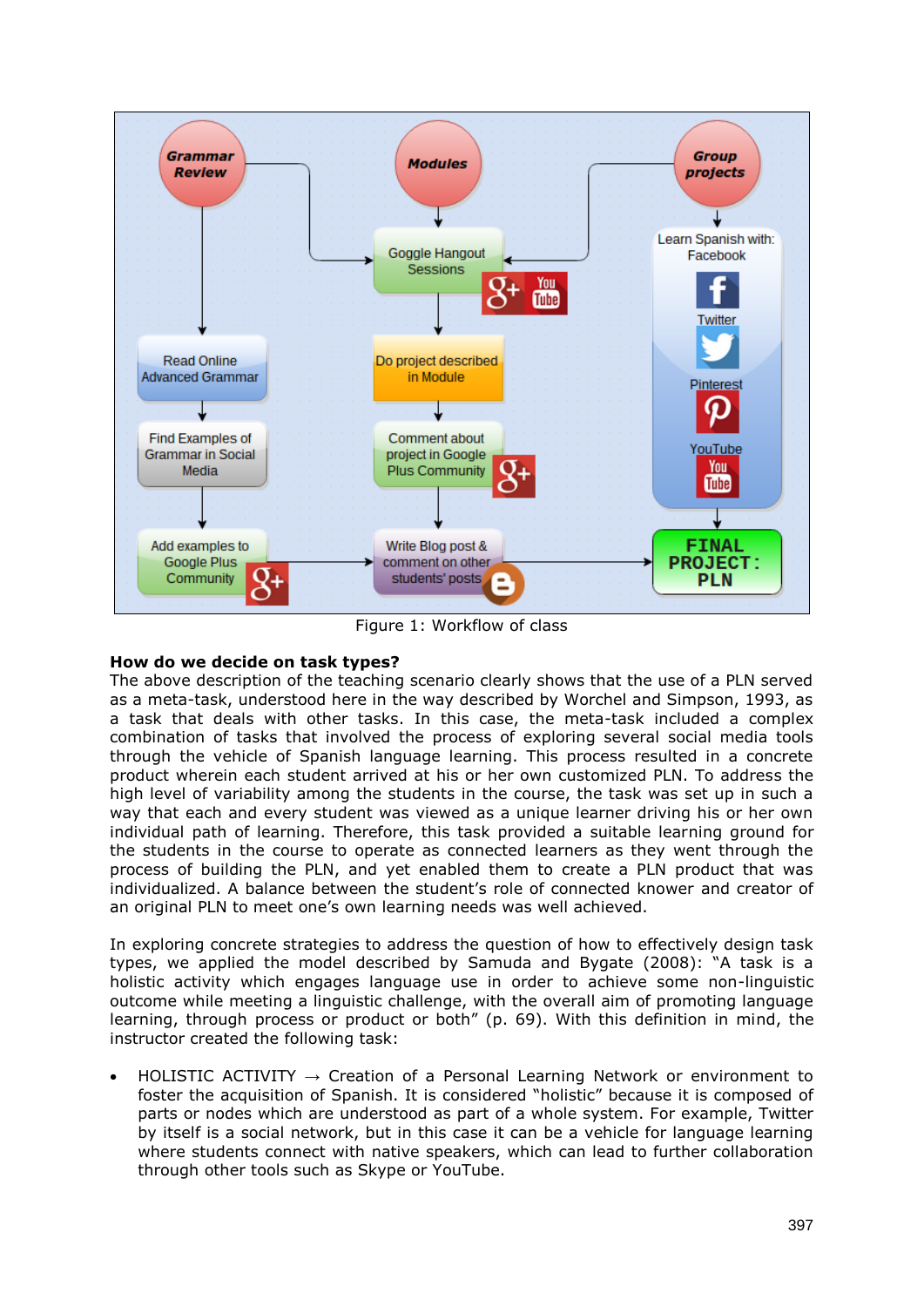- ENGAGE LANGUAGE USE  $\rightarrow$  Students used only Spanish to navigate the different subtasks involved. They were required to use the target language at all times when asking questions to the instructor, sharing their findings through their blog posts, and commenting on other students' work.
- NON-LINGUISTIC OUTCOME  $\rightarrow$  Each student would be able to "show" a unique PLN, which could be used in the future. Figure 2 shows an example from one of our students. The student used a tool she liked, Symbaloo, to put together the "nodes" of her PLN, creating an online place where she could go directly to language learning websites such as Duolingo, research a question on vocabulary or grammar in WordReference.com, check the news about her favorite Spanish soccer team, etc. The process by which she created this "platform" for her Spanish needs could also be used for other subjects in the future, and not be limited merely to language learning.
- LINGUISTIC CHALLENGE  $\rightarrow$  Students had to practice advanced Spanish grammar points while navigating social networks, websites, MOOCS in Spanish, discussion boards with communities of learners, etc. which could become possible nodes for their own PLN in the final project.



Figure 2: An example of a student PLN

### **How do we shape the task?**

The Need Analysis pattern described in Gonzalez-Lloret & Ortega (2014) for technologymediated, task-based language learning is highly relevant to shaping the task and guiding the students through the developmental process. According to the Gonzalez-Lloret & Ortega model, language tasks and technology tasks are of the same importance. With this Need Analysis (NA) system, students can offer insights into what kind of social media they already use and why they use it. They can also share subjects that are of interest to them for their future professions and how some of the websites seen in class can help them advance their Spanish in that field. In Figure 3, we see one student reflecting on a MOOC (Massive Online Open Course) she found that related to vision care. She wants to be an optometrist, and in her reflection she mentions that this course can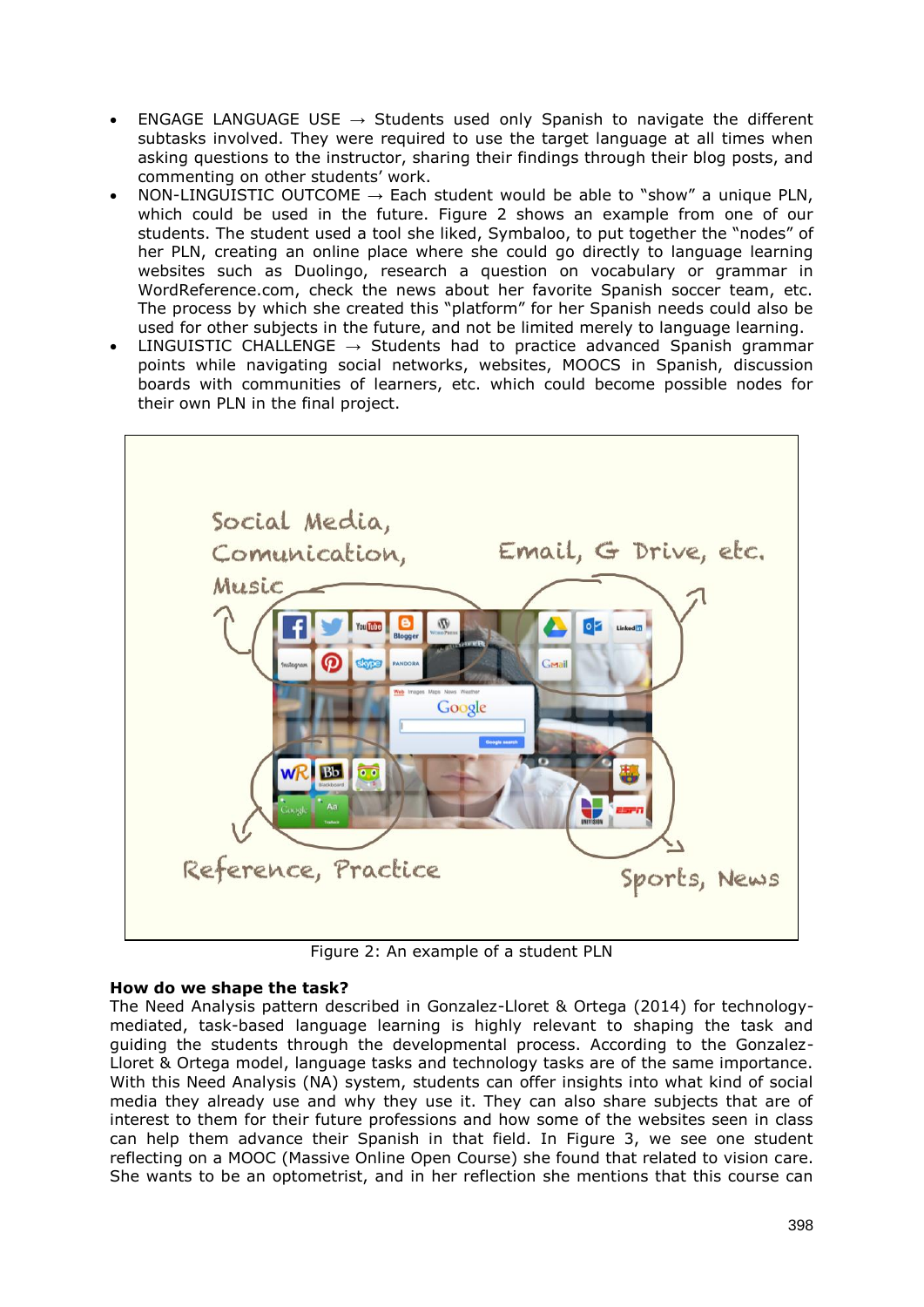teach her specific vocabulary in Spanish that no other course in our university could ever cover (highlighted parts in Figure 3).



de 10 páginas. Aunque parezca más difícil, todavía creo que este curso es fantástico porque me enseñaría el vocabulario que quiero saber para el trabajo que quiero tener en el futuro. Aquí en el Sagrado Corazón, no se ofrece ninguna clase que me enseñaría estas cosas. Por lo tanto, ser capaz de tomar esta clase gratis es una gran oportunidad. De hacer este experimento, aprendí que en el futuro, cuando tengo más tiempo, definitivamente me interesaría en tomando unos cursos MOOC.

Figure 3: A student's reflection about a MOOC in Spanish and how it can help her in her professional life.

These NA activities should actually be conducted throughout the course in different forms such as surveys, discussion board posts like the one shown in Figure 3, and even conversations, which in the case of this online class took place as video chats conducted using Google Hangouts. Chart 1 presents a summary of possible NA activities (with tools) that can help shape the task. By monitoring student learning needs in this way, we can link the task more closely to learner motivation.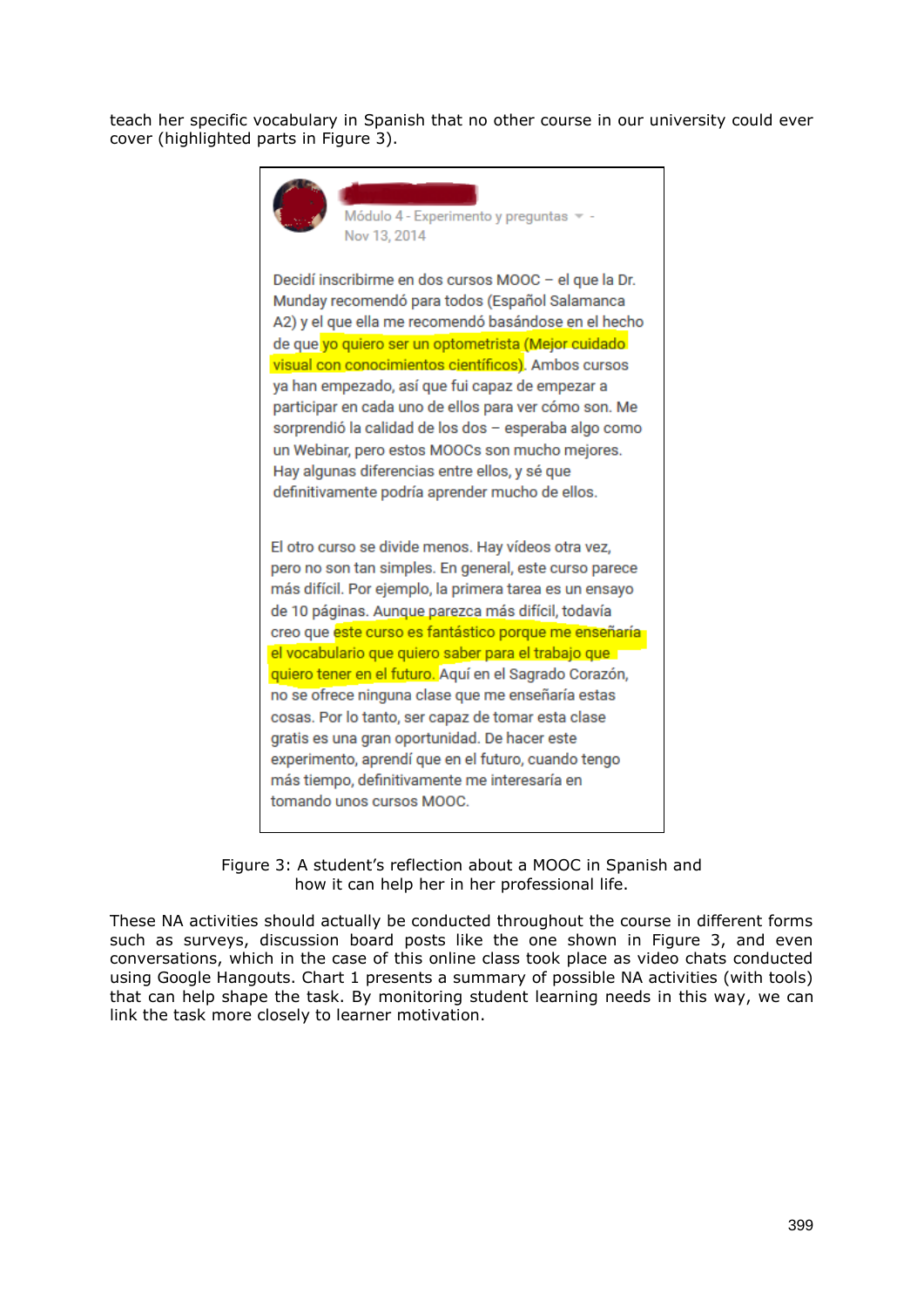| <b>Need Analysis Activities</b>                                                           | Tool                       | <b>Rationale</b>                                                                                                                            |
|-------------------------------------------------------------------------------------------|----------------------------|---------------------------------------------------------------------------------------------------------------------------------------------|
| Survey to establish knowledge<br>and participation about Social<br><b>Networks</b>        | Google Form                | Gauge student interest, mastery about these<br>networks in native language                                                                  |
| Discussion about different<br>websites                                                    | Google Plus<br>Communities | Students can start learning about their own<br>interests                                                                                    |
| Video interviews with instructor<br>and students to discuss activities<br>to be completed | Google<br>Hangouts         | Students can ask questions about elements of<br>activity which are not clear. Video can be posted<br>on class website to clarify activities |

Chart 1: Need Analysis Possibilities

When this NA learning principle was integrated within our task design, students shaped the creation of the PLN by 1) learning to select the suitable technology features within the tools seen in class (such as Google Plus or Twitter) in order to gradually develop their PLN, and 2) harnessing them effectively to strengthen Spanish language learning.

### **How do we monitor and evaluate the tasks?**

Assessment of learning involved continuous loops of the following - 1) query from instructor to verify learning, 2) response from student through the task of communication within the Google Plus communities or demonstration of learning through the task submission, and 3) feedback from the instructor to clarify, provide intervention, or guide the student forward in the process of developing the PLN. Several elements of selfregulation were observed in all of these activities. Self-regulated learning is the "process of taking control of and evaluating one's own learning behaviour." (Ormrod, 2009, p. 105). Students had several opportunities to clarify instructions through Google hangout sessions or commenting or checking the instructor's feedback via the Google plus communities. In one instance, a student posted his exercise on the online language learning site called Duolingo in order to obtain feedback on the correctness of his work before submitting his work for the course. This specific example highlights the fact that the student could draw upon a distributed network of expertise for learning rather than relying upon the teacher as the sole authority for Spanish language acquisition. Exposure to Duolingo earlier in the course had enabled the student to apply PLNs as a meaningful model for anchoring the language learning experience within a global sociocultural context. The fact that learners engage with PLNs and go outside the formal Course Management System (CMS), has "caused a new wave of distributed education and yet another paradigm shift in the delivery of learning experiences." (Shepard, 2012. P.128).

### **Overall Challenges**

Although we believe this task has ample pedagogical value, we did find some challenges during the course of its implementation, which are listed here:

- Prior knowledge: Students were not familiar with the creation of a PLN for language learning, even though they have been using social networks. They were also not very familiar with, or had difficulty accessing, some of the tools used in the course, such as Google Hangouts, Google Presentations, or Instagram.
- Timeline: Although the tasks were designed to be developmental in nature, students were required to create the PLN as a product by the end of the course. This was a flawed approach because students arrived at a PLN, but then didn't have enough opportunity to use the PLN for language learning within the framework and timeline of the course.
- Putting together all the elements of the tasks: Students had to review grammar, look up examples of that grammar problem in social media, and then become familiar with the social media itself. Students showed difficulty in making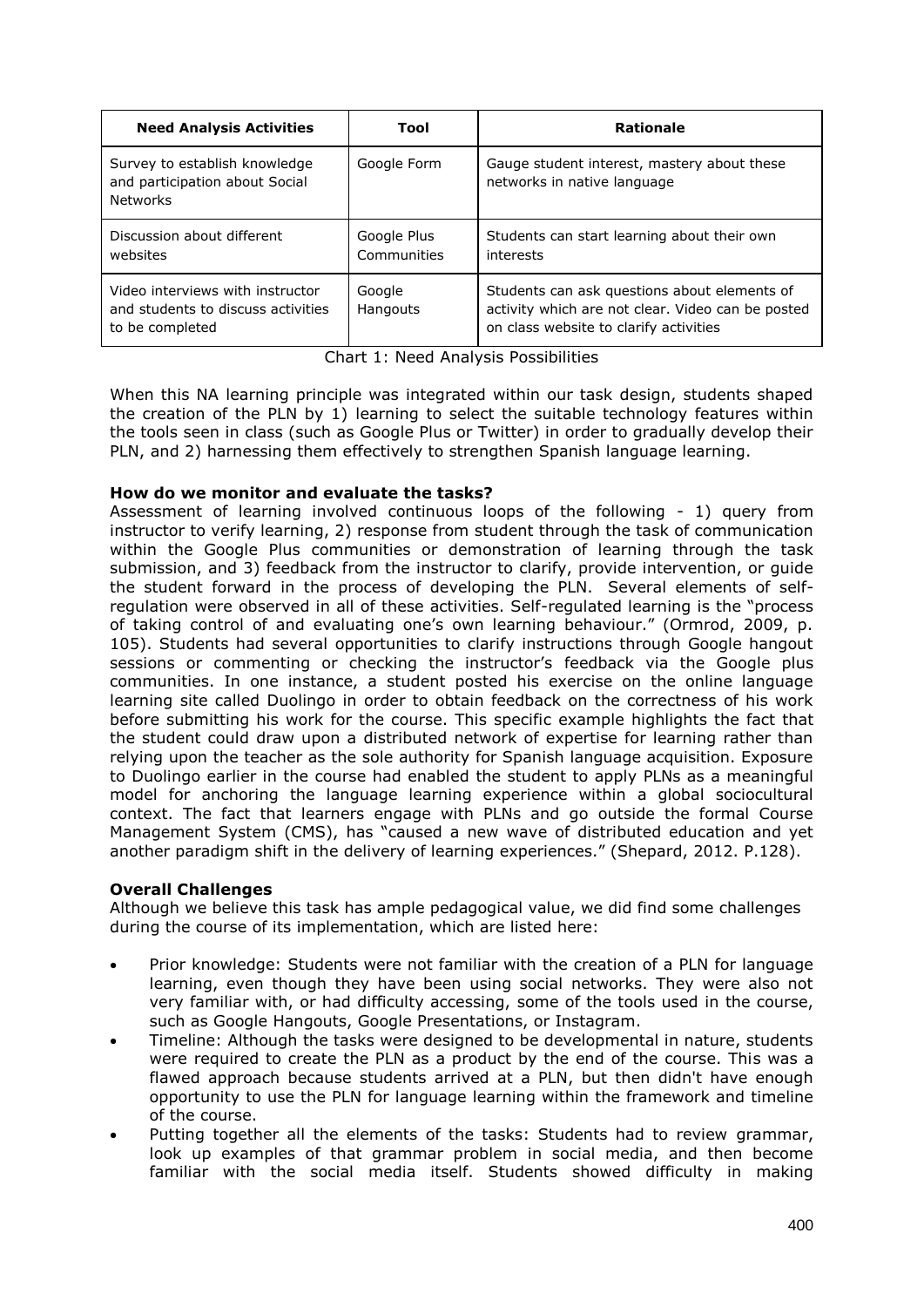connections between the different elements and understanding the holistic framework of the PLN.

- Comprehension of task instructions, all of which were in Spanish: This added to the complexity of the task, as there were many levels of navigation - 1-grammar, 2 social networks, and 3-comprehension of instructions in Spanish. The work within the tasks got incrementally more complex.
- Monitoring and evaluating the task: Continuity of feedback loops was not effective because feedback pertained to each sub-task and didn't carry through to the next task. This resulted in some loss of communication. Students failed to see the holistic framework of the PLN when the logical links between the tasks and the overall framework of networked learning were not understood. For example, students had the option to seek feedback before posting on the blog, but only 10% of the students took advantage of this option. Response from the student survey clearly indicated that the limited time and the lack of incentives were two factors that were an obstacle to them seeking feedback for useful intervention.

### **Evidence of Learning**

Despite these challenges, the effectiveness of the TBL approach was clearly evident. 95% of the students in the course had successfully created a PLN by the end of the term. How they strengthened their learning of Spanish by both creating and contributing to a PLN was demonstrated in different ways:

- Students' grammar clearly improved by the end of the semester, as evidenced by the writing in their blog posts. Students were using more complex sentences, including correct use of the subjunctive and other topics discussed in class.
- In their blog post reflections, students described which elements they chose for their final PLNs and why. For example, several students picked Duolingo (and its discussion boards) as a "place" to not only review Spanish, but also to make connections to other language learners.
- The four group presentations created regarding the use of social media for learning Spanish were used by the rest of students to add different blocks to their own PLNs.

This set the stage for students to develop as autonomous learners well beyond the timeline and scope of this course.

Given our study of this course, we have arrived at several strategies for applying the task of creating a PLN in a FL classroom:

- Be flexible: Use the Need Analysis as described above both before and during the course to adapt modules/projects as needed to meet your students' needs.
- Ask students to present their PLN not as final task, but at some point during the course, probably after two-thirds of the course has been completed. This will allow students to actually "use" their PLN and reflect upon this use with their peers. The students could then tweak their own PLNs accordingly.
- Be mindful of continuity: In our course, students had strict weekly deadlines, and thus did not go back to post in a forum if the deadline had passed. This also meant, however, that they could not share new discoveries with peers, either about samples of grammar usage or about possible nodes for their PLN.
- Give more value to "responses" to discussion boards or blog posts. As described above, the instructor often did not receive a response when she made a comment, and therefore did not know if her feedback had been even seen.

#### **Conclusions**

As a conceptual framework, PLNs can strengthen language learning because they are built on the foundation of connectedness. This case study presents the importance of pedagogical design when setting up meta-tasks that promote higher-order learning.